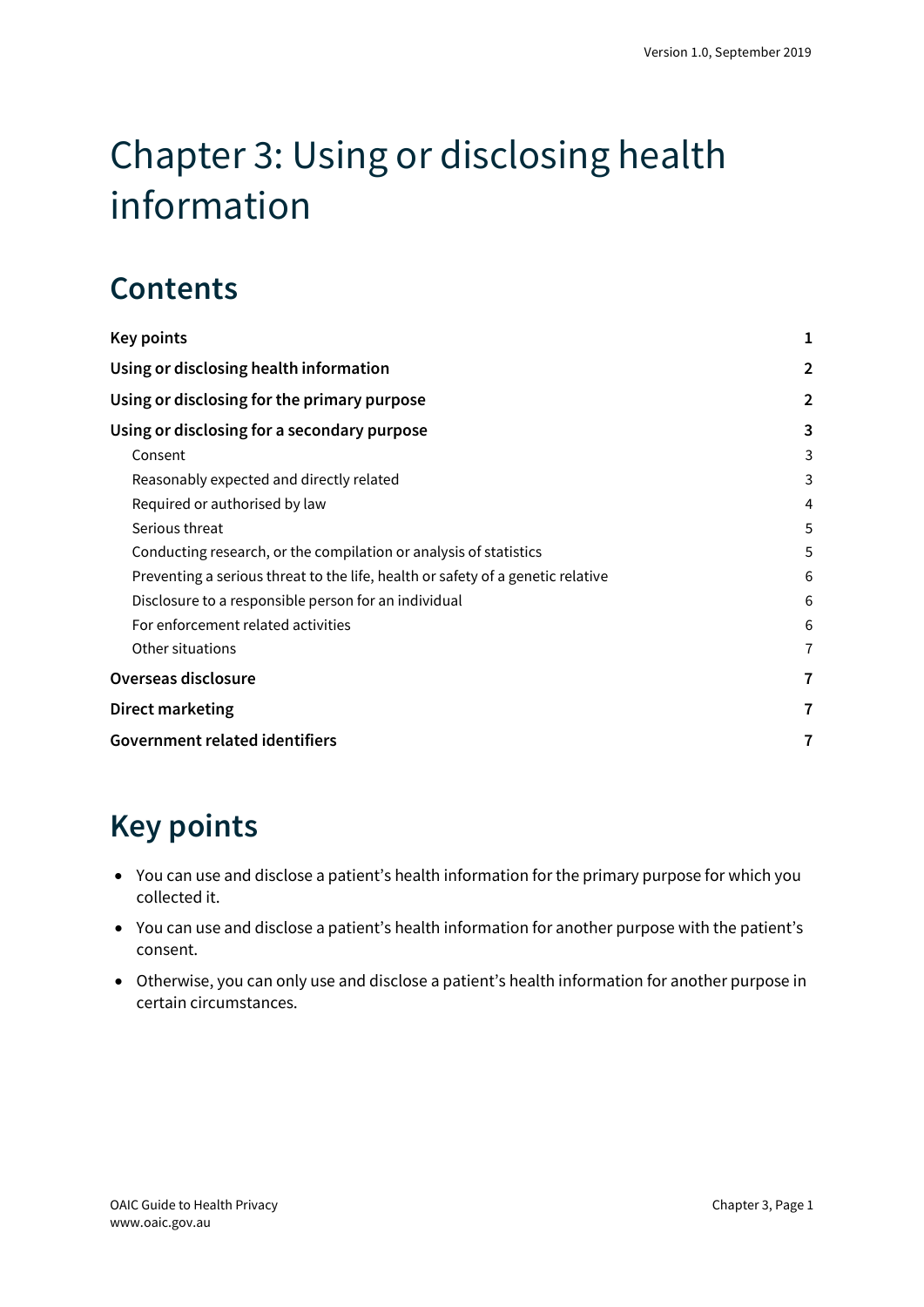# <span id="page-1-0"></span>**Using or disclosing health information**

You can use or disclose health information about a patient:

- for the primary purpose for which you collected it, or
- for a secondary purpose in certain circumstances. $1$

# <span id="page-1-1"></span>**Using or disclosing for the primary purpose**

You can use or disclose health information about your patients for the 'primary purpose' for which you collected it. The primary purpose is the specific main activity for which you collected the information.

The context in which you collect health information helps to identify the primary purpose of collection. For example, if a patient provides a GP with his health information during a consultation, the primary purpose of the GP collecting his information is to provide general practice services to diagnose and treat that patient.

The intent behind the use and disclosure requirements is to ensure that you only use and disclose a patient's health information in ways the patient would expect. Therefore, if the primary purpose of collection is unclear, you should view it narrowly so that your subsequent uses and disclosures are in line with a patient's expectations.

#### **Helpful hint**

State or Territory legislation may place additional requirements on providers in those jurisdictions. For example, providers in the ACT who collect a patient's personal information from another provider for a particular purpose may not be permitted to use or disclose it for a secondary purpose.

Contact th[e Information and Privacy Commission NSW,](https://www.ipc.nsw.gov.au/) [Victorian Health Complaints](https://hcc.vic.gov.au/)  [Commissioner,](https://hcc.vic.gov.au/) o[r ACT Health Services Commissioner](https://hrc.act.gov.au/health/) to find out more about any additional requirements.

<span id="page-1-2"></span><sup>&</sup>lt;sup>1</sup> More specific requirements apply to the use and disclosure of:

<sup>•</sup> health information for the purpose of direct marketing

<sup>•</sup> government-related identifiers that are considered health information

<sup>•</sup> healthcare identifiers

<sup>•</sup> health information relating to the My Health Record system.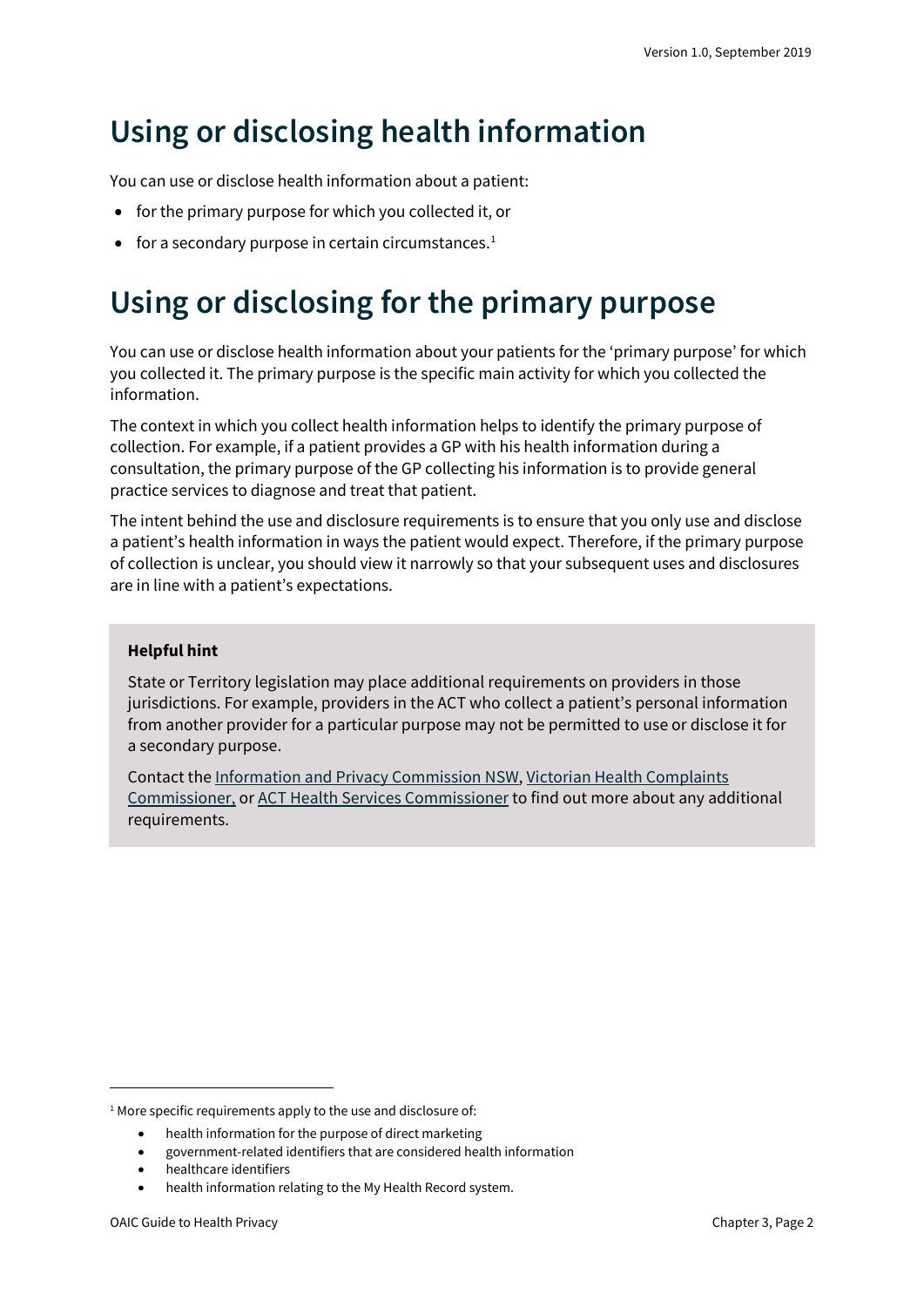# <span id="page-2-0"></span>**Using or disclosing for a secondary purpose**

Any purpose other than the primary purpose is a secondary purpose. You can only use or disclose a patient's health information for a secondary purpose in the circumstances set out below.

### <span id="page-2-1"></span>Consent

You can use or disclose health information for a secondary purpose with the patient's consent.

### <span id="page-2-2"></span>Reasonably expected and directly related

You can use or disclose a patient's health information if:

- the patient would reasonably expect you to use or disclose the information for that purpose, and
- the purpose is directly related to the primary purpose of collection.

A patient's reasonable expectations are what an ordinary person would expect to happen to the health information in the circumstances. This is based on:

- general community expectations of how information usually flows within the health system
- what you tell your patient about how the health information will be handled (both during discussions and in your [privacy notice\)](https://oaic.gov.au/privacy/guidance-and-advice/guide-to-health-privacy/chapter-2-collecting-health-information/#notifying-patients-of-collection-privacy-notices), and the patient's reaction to this information.

#### **Example: Referral to a specialist**

When a GP refers a patient to a specialist, most patients would expect the GP to disclose personal health information in the referral letter, and would expect the specialist to disclose information arising from the consultation back to the GP.

This general expectation reflects this common information handling practice in the health system. In addition, GPs and specialists usually advise their patient that they will contact the other practitioner in connection with the referral, and these discussions further inform a patient's reasonable expectation of when you will disclose the health information.

#### **Example: Treating team**

A multi-disciplinary team approach to health care is common and usually involves sharing a patient's health information within a 'treating team'. It is important that the patient understands when and what information will be shared within a treating team, and who is part of the team. Once you have discussed this with your patient, there will be a reasonable expectation that health information will be disclosed within the treating team (provided the patient has not expressed concerns), and team members will not need to get the patient's consent to uses and disclosures. If the patient has expressed concern about disclosures to certain team members, then you are likely to need consent to share information with that practitioner.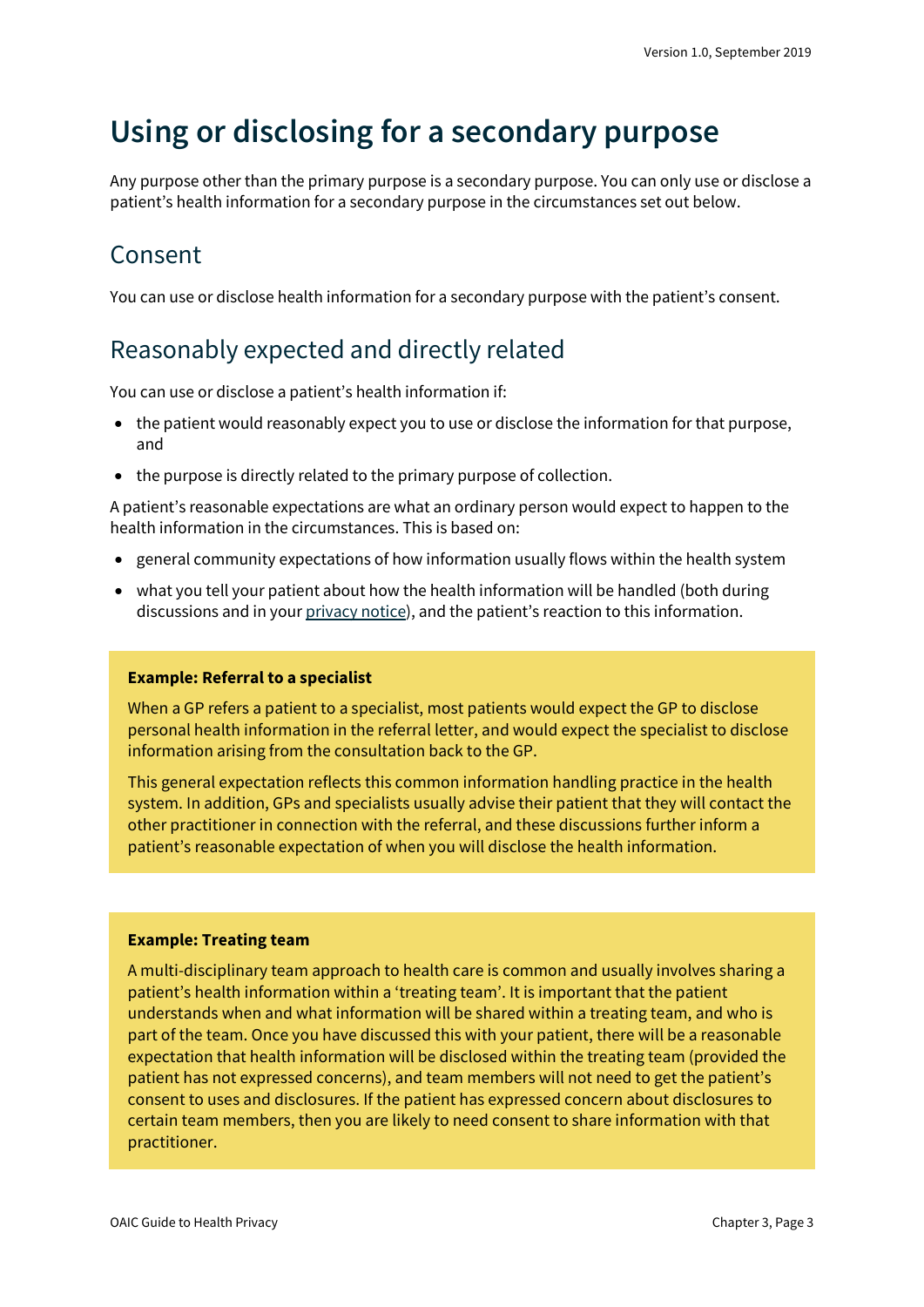A directly related secondary purpose is a purpose closely associated with the primary purpose, even if it is not strictly necessary to fulfil that primary purpose. Directly related purposes are likely to include anything to do with the patient's care or wellbeing.

Activities or processes necessary for the functioning of the health sector may also be directly related purposes (see examples below). Provided these purposes are within a patient's reasonable expectations, you do not need to take other steps before use or disclosure. In addition, you should only use or disclose the minimum amount of information necessary to achieve the purpose.

#### **Example: Directly related purposes**

- Billing or debt recovery (provided this is done consistently with confidentiality obligations).
- Management, funding, complaint-handling, planning, evaluation and accreditation activities, and quality assurance, incident monitoring or clinical audit activities (although you should consider whether de-identified information can achieve these purposes).
- Disclosure to a medical expert (for a medico-legal opinion), insurer, medical defence organisation, or lawyer, for the purpose of addressing liability indemnity arrangements (such as reporting an adverse incident), legal proceedings, or for the provision of legal advice.
- Disclosure to a clinical supervisor by a psychiatrist, psychologist or social worker.

#### **Example: registration**

You are audited for quality assurance as part of being 'vocationally registered' under Medicare. The auditor examines patient records 'on the spot'. This could be a disclosure and there is limited opportunity for you to obtain patient consent. While you originally collected the health information for the primary purpose of providing healthcare, the disclosure for the secondary purpose will be permitted if being vocationally registered is considered directly related to providing healthcare, and if the patient would reasonably expect this disclosure.

### <span id="page-3-0"></span>Required or authorised by law

You can use or disclose health information where the use or disclosure i[s required or authorised by](https://oaic.gov.au/privacy/australian-privacy-principles-guidelines/chapter-b-key-concepts/#required-or-authorised-by-or-under-an-australian-law-or-a-courttribunal-order)  [or under an Australian law or a court/tribunal order.](https://oaic.gov.au/privacy/australian-privacy-principles-guidelines/chapter-b-key-concepts/#required-or-authorised-by-or-under-an-australian-law-or-a-courttribunal-order)

If the law *requires* you to use or disclose information, you must do so. Examples include mandatory reporting of child abuse (under care and protection laws) and mandatory notification of certain communicable diseases (under public health laws).

If the law *authorises* you to use or disclose information, you can decide whether to do so or not the legal authority exists, but you have discretion as to whether to handle information in that way.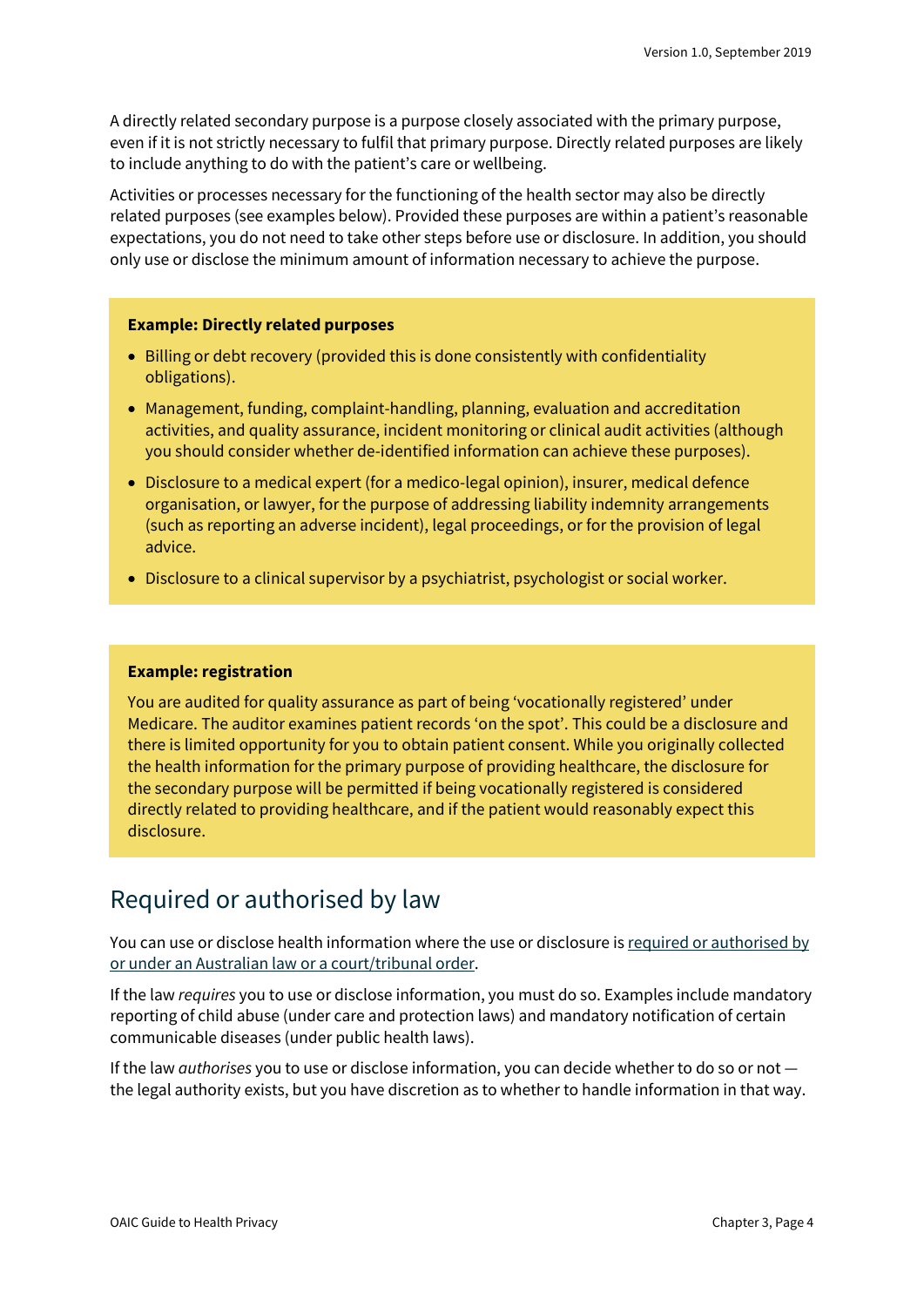#### **Example: required by law**

Under s 23DS of the *Health Insurance Act 1973,* a radiologist is required to produce records of diagnostic imaging services upon request by Medicare. Given the legislative requirement, a radiologist can disclose records in this situation without breaching the *Privacy Act 1988* (Privacy Act).

#### **Example: courts and legal proceedings**

If you are served with a subpoena or other court order requiring you to produce documents, you are generally required by law to provide those documents. However, you can challenge court orders in some situations and you may not be required to produce all the documents you hold (such as where you can claim legal professional privilege over a legal advice prepared for you by a lawyer).

If you are concerned or unsure about how to proceed, you could seek advice via the registrar of the issuing court or tribunal, a legal adviser, your professional body or your indemnity insurer.

### <span id="page-4-0"></span>Serious threat

You can use or disclose health information where it i[s unreasonable or impracticable to obtain](https://oaic.gov.au/privacy/australian-privacy-principles-guidelines/chapter-c-permitted-general-situations/)  [consent](https://oaic.gov.au/privacy/australian-privacy-principles-guidelines/chapter-c-permitted-general-situations/) to the use or disclosure, and you reasonably believe the use or disclosure is necessary to lessen or prevent a **serious threat**to the life, health or safety of any individual, or to public health or safety.

You must have a reasonable basis for your belief, and you must be able to justify it. The test is what a reasonable person, who is properly informed, would believe in the circumstances.

You cannot avoid obtaining consent just because it would be inconvenient, time-consuming or impose some cost. Whether these factors make it impracticable to obtain consent will depend on whether the burden is excessive in all the circumstances.

#### **Example**

A hospital is treating a seriously injured patient. The hospital asks you (the patient's usual GP) to disclose health information about the patient, which is needed to ensure the hospital can provide safe and effective treatment. Due to the nature and extent of his injuries, the patient is unable to consent to you disclosing the information. However, in this case you can disclose the information because it is reasonable for you to believe the disclosure is necessary to lessen a serious threat to the patient's life.

### <span id="page-4-1"></span>Conducting research, or the compilation or analysis of statistics

You may use or disclose a patient's health information if this is necessary for research, or the compilation or analysis of statistics, relevant to public health or public safety, and a number of other conditions are met. For further information, se[e Chapter 7](https://www.oaic.gov.au/privacy/guidance-and-advice/guide-to-health-privacy/chapter-7-disclosing-information-about-patients-with-impaired-capacity/)*.*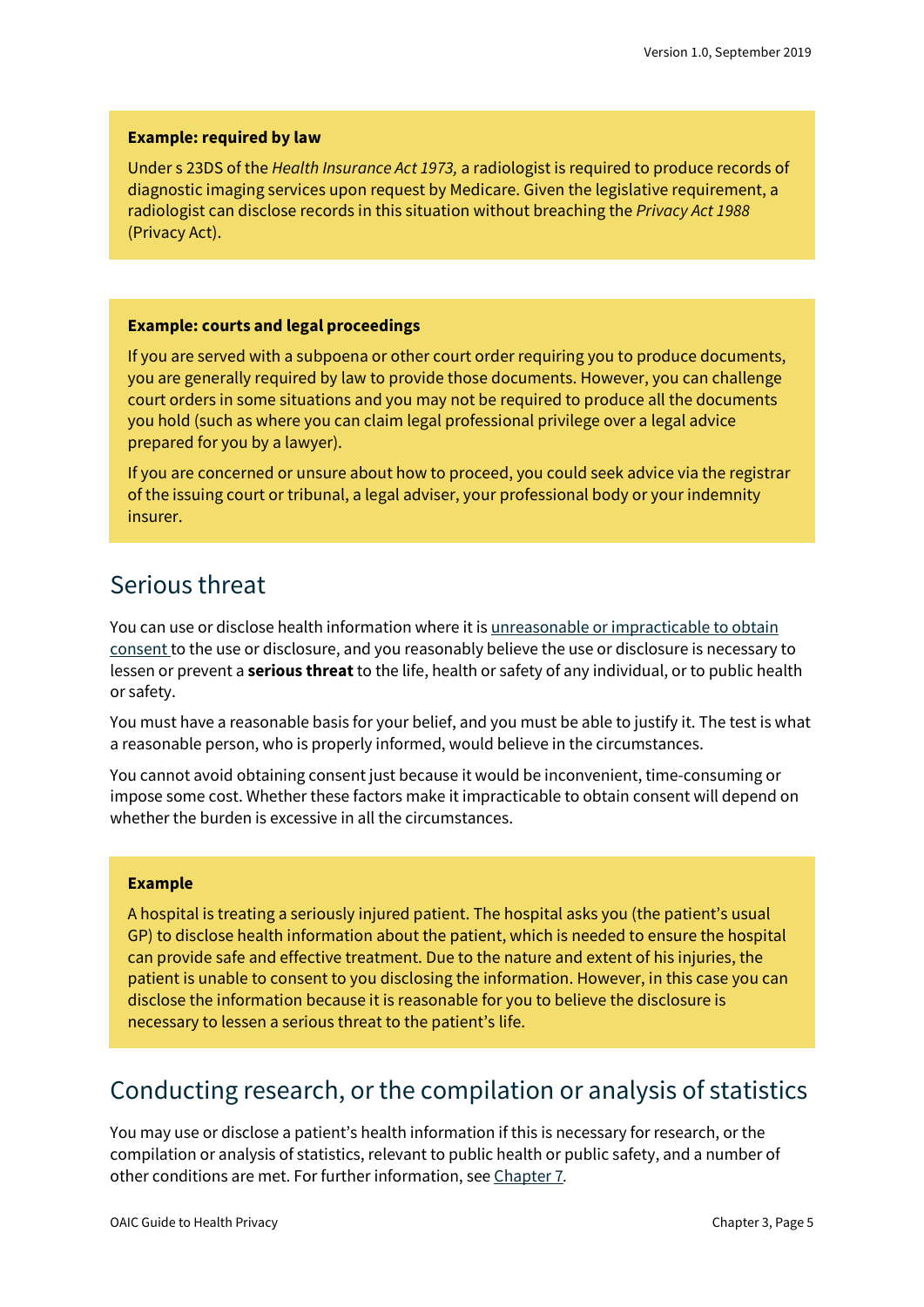### <span id="page-5-0"></span>Preventing a serious threat to the life, health or safety of a genetic relative

You can use or disclose a patient's genetic information without consent to prevent a serious threat to the life, health or safety of a genetic relative, provided a number of conditions are met. For more information, see [Chapter 8.](https://oaic.gov.au/privacy/guidance-and-advice/guide-to-health-privacy/chapter-8-using-and-disclosing-genetic-information-in-the-case-of-a-serious-threat/)

### <span id="page-5-1"></span>Disclosure to a responsible person for an individual

Where a patient lacks capacity to consent, or is unable to communicate consent, you may be able to disclose health information to a responsible person for that patient. For more information, see [Chapter 9.](https://oaic.gov.au/privacy/guidance-and-advice/guide-to-health-privacy/chapter-9-research/)

### <span id="page-5-2"></span>For enforcement related activities

You can use or disclose health information where you reasonably believe that the use or disclosure is reasonably necessary for enforcement related activities conducted by, or on behalf of, an enforcement body. If you do so, you must make a written note of the use or disclosure.

[Enforcement bodies](https://oaic.gov.au/privacy/australian-privacy-principles-guidelines/chapter-b-key-concepts/#enforcement-body) include Commonwealth, State and Territory bodies that are responsible for policing, criminal investigations, and administering laws to protect public revenue or to impose penalties or sanctions[. Enforcement related activities](https://oaic.gov.au/privacy/australian-privacy-principles-guidelines/chapter-b-key-concepts/#enforcement-related-activities) include the prevention, detection, investigation and prosecution or punishment of criminal offences, and intelligence gathering and monitoring activities.

You must have a reasonable basis for your belief that the disclosure is necessary, and you must be able to justify it. A disclosure is reasonably necessary if a reasonable person, who is properly informed, would agree that the disclosure was reasonable in the circumstances.

While the Privacy Act allows disclosure in this situation, it does not require disclosure. Other obligations, such as your duty of confidentiality, may affect whether you can disclose information to enforcement bodies.

#### **Example: does the enforcement related activities exception apply?**

A police officer was investigating a man's complaint that his neighbour had harassed him and damaged his property in an ongoing dispute. The officer phoned the man's GP to ask whether he 'was psychotic'. The GP disclosed that 'it was possible but further assessment was needed'.

Following this disclosure, the man made a privacy complaint to the Privacy Commissioner and the Commissioner made [a determination](http://www.austlii.edu.au/cgi-bin/viewdoc/au/cases/cth/AICmr/2015/23.html) on the matter.

The Commissioner concluded that, while the police force is an enforcement body, the GP could not rely on the 'enforcement related activities' exception and the disclosure therefore breached the Privacy Act. The Commissioner noted:

- there was no evidence that a warrant required the disclosure
- there was no suggestion that the officer's phone call related to an 'enforcement related activity'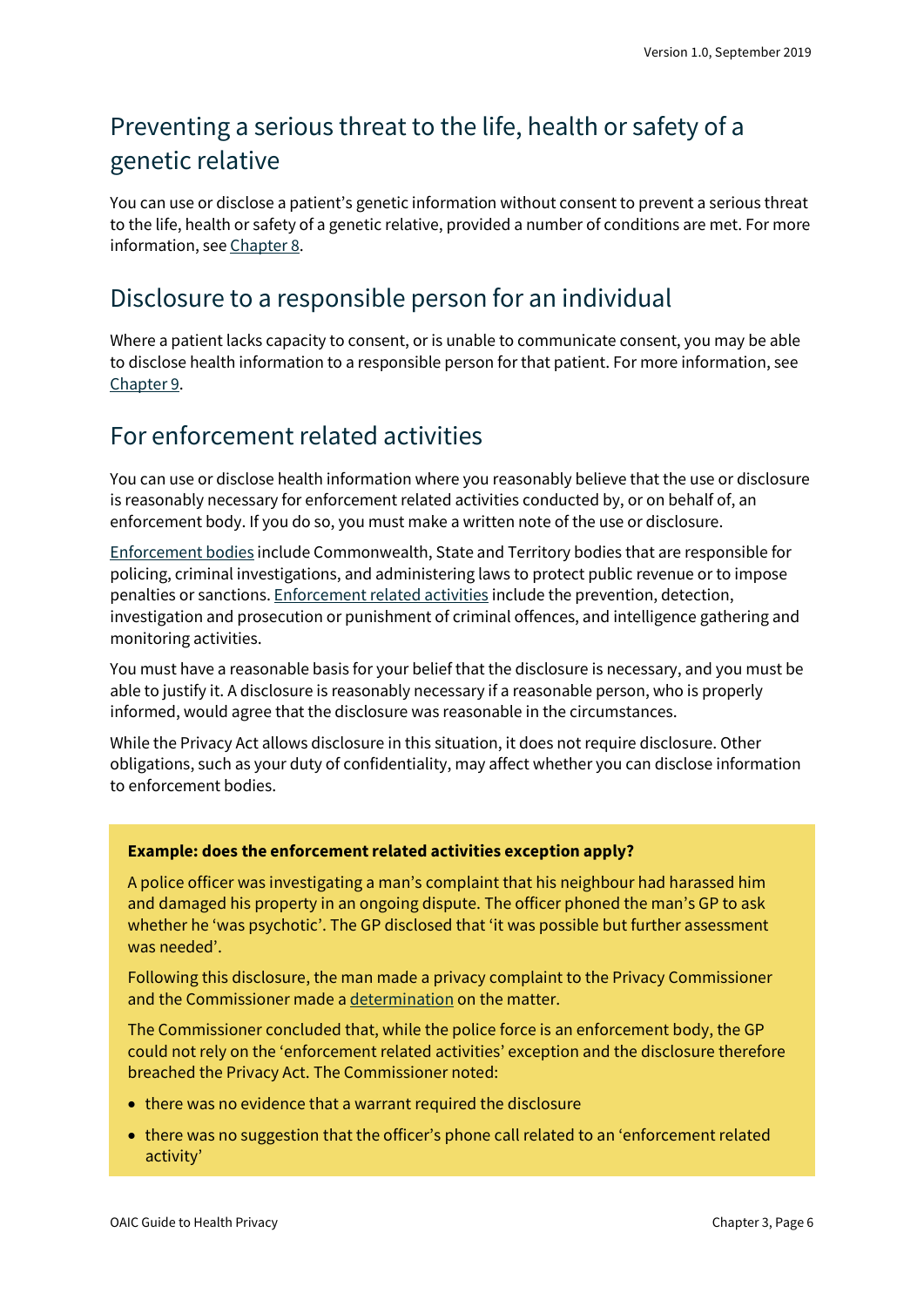• the GP had failed to consider the risks associated with disclosing the man's personal information without his consent, or that the GP had inquired about the purpose of the phone call to establish the severity of the situation.

### <span id="page-6-0"></span>Other situations

Other situations where you may use or disclose health information without consent include:

- to take appropriate action in relation to suspected unlawful activity or serious misconduct
- to locate a person reported as missing
- where reasonably necessary for establishing, exercising or defending a legal or equitable claim
- where reasonably necessary for a confidential alternative dispute resolution process.

For more information, see the Australian Privacy Principles (APP) Guidelines, [Chapter C: Permitted](https://oaic.gov.au/privacy/australian-privacy-principles-guidelines/chapter-c-permitted-general-situations/)  [general situations.](https://oaic.gov.au/privacy/australian-privacy-principles-guidelines/chapter-c-permitted-general-situations/)

# <span id="page-6-1"></span>**Overseas disclosure**

Before you disclose health information to an overseas recipient, you must take reasonable steps to ensure that recipient does not breach the APPs in relation to that information. In addition, where you have disclosed health information to an overseas recipient, you will be accountable for any conduct the recipient engages in which would breach the APPs.

There are exceptions to these requirements. See the APP Guidelines, [Chapter 8: APP 8 —](https://oaic.gov.au/privacy/australian-privacy-principles-guidelines/chapter-8-app-8-cross-border-disclosure-of-personal-information/) Cross[border disclosure of personal information](https://oaic.gov.au/privacy/australian-privacy-principles-guidelines/chapter-8-app-8-cross-border-disclosure-of-personal-information/) for more information.

# <span id="page-6-2"></span>**Direct marketing**

You can only use or disclose a patient's health information for direct marketing if the patient has provided consent. A patient's health information includes name and contact details.

Direct marketing is directly promoting goods or services to an individual, using personal information.

For more information, se[e Direct Marketing](https://oaic.gov.au/privacy/guidance-and-advice/direct-marketing/) an[d Communications with patients.](https://oaic.gov.au/privacy/privacy-for-health-service-providers/communications-with-patients/)

## <span id="page-6-3"></span>**Government related identifiers**

You can only use or disclose a patient's government related identifier (such as the patient's Medicare number) in certain circumstances, including where the use or disclosure:

- is reasonably necessary for you to verify the patient's identity for your activities
- is reasonably necessary for you to fulfil your obligations to an agency or a State or Territory authority
- i[s required or authorised by or under an Australian law or a court/tribunal order](https://oaic.gov.au/privacy/australian-privacy-principles-guidelines/chapter-b-key-concepts/#required-or-authorised-by-or-under-an-australian-law-or-a-courttribunal-order)